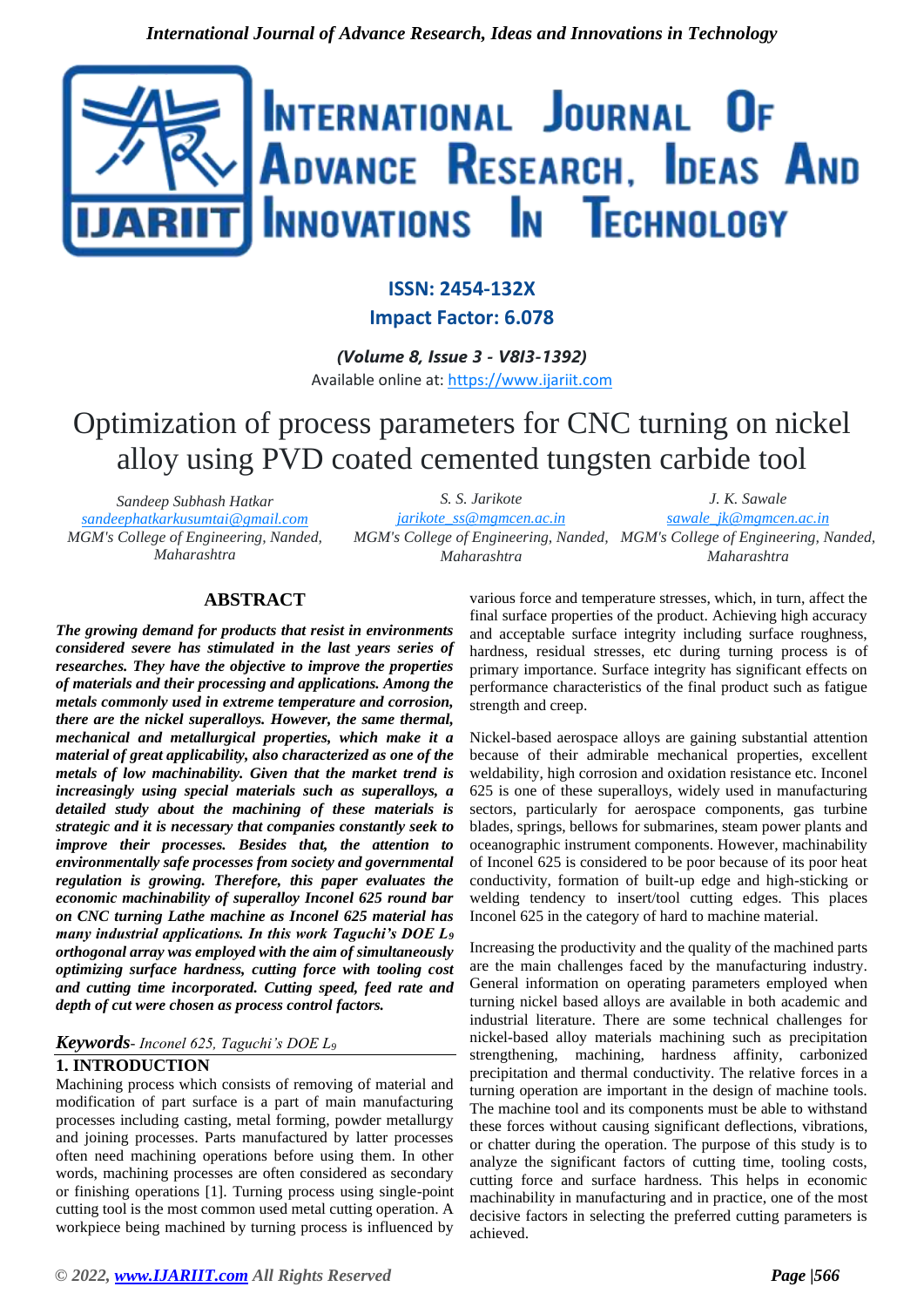The effects of cutting parameters on surface integrity and cutting force generated in turning have been investigated by several researches. Shao-Hsien et al [2] investigated a nickel alloy turning parameter model, built by using new uniform design and regression analysis to predict the I/O relationship among various combinations of variables. The errors between actual values and prediction values are validated for the cutting tool wear, surface roughness, machining time and cutting force; the errors of various dependent variables are approximately less than 10%, so a high precision estimation model is obtained through a few experiments. Fan et al [3] state a review on cutting tool technology in machining of Ni-based superalloys to better understand the current status of cutting tool technologies. It state that big data with advanced analytics can only be used to improve the current machining methods, rather than replacing them. Gong et al [4] used MQL strategy based on graphene nanofluids for sustainable turning of Inconel 718. Results showed that the nanofluid with the lowest size of graphene nanoplatelets promoted the best surface roughness quality compared to flood condition that represents the current machining standard. Dhananchezian et al [5] studied the effectiveness of cryogenic cooling using liquid nitrogen as coolant in turning of Inconel 625 with PVD-TiAl-N-coated carbide inserts. The result reveals that surface roughness was significantly improved and the SEM investigation state the used cutting insert's tool wear was reduced under cryogenic cooling compared to dry turning. Chen et al [6] focuses on the machining performance on the novel wrought nickel-based superalloy, AD 730™ under high speed turning conditions with advanced PCBN tools. With this result showed that high cutting speeds and a low feed rate are preferable in order to implement more cost-effective machining without largely reducing the surface quality and with optimum cutting force.

Cutting tools are subjected to force and temperature stresses which lead to tool wear. Various parameters affect tool wear rate and wear mechanisms such as cutting fluid, cutting speed and feed rate [7], as well as cutting material and geometry [8]. Furthermore, tool wear increases cutting forces and as a result, worsens surface quality [9]. Talwinder et al [10] experimented CNC turning of Inconel 625 using PVD coated carbide (Al,Ti)N under nanofluid minimum quantity lubrication (NMQL) coolant and compared it over dry and flood/wet machining. The results revealed superiority of NMQL in terms of better tool life and improved surface finish, thus provides the way forward for sustainable and environment friendly machining. Rodrigo et al [11] evaluated the performance of different conditions, dry and wet, on external longitudinal turning of Inconel 718 with ceramic tools. The result showed that in both conditions, the main tool wear is notch and flank wear and it is extremely high. In relation to tool life experiments, the best result was obtained by SiAlON, with cutting fluid application. It also put step towards environment friendly, economic and healthy machining.

Various methods have been used to optimize cutting parameters for improving tool life and achieving better surface quality such as Taguchi method. Kaitao et al [12] studied the machinability of Hastelloy C-276 using a newly developed hot-pressed sintered Ti(C7N3)-based cermet cutting tool. Based on the ANOVA result range analysis, the best optimal cutting conditions were achieved with longest tool life. Zhirong et al [13] studied a novel approach for tool wear condition monitoring (TCM) which is based on the multi-scale hybride hidden Markov model (HHMM) analysis of cutting force signal. As an example, CNC turning of Inconel 718 was examined. The result state the HHMM structure can distinctly separate the tool wear states and

captures the tool wear process information efficiently for TCM. Wojciech et al [14] reported chip breakers reliability in local operating features. Inconel 718 alloy was used as sample material in turning and two different chip breakers were tested. This aims to check the efficiency of chip breakers. The simulation based on the FEM was applied to estimate chip groove filling. This approach show the mutual interference between the chip form and chip breaker geometry.

The optimum machinability is desired; however it should be economically justifiable. Bin et al [15] studied finish-turning of NiCr20TiAl nickel-based alloy using Al2O3/TiN-coated carbide tools under various cutting conditions. The result state that the plastic flow of NiCr20TiAl alloy was presented on the machined surface by the lower cutting forces. The tensile residual stress was endangered on the machined surface and increased with the cutting parameters. Thakur et al [16] experimented machinability of Inconel 718 when machined with cemented tungsten carbide (K20) insert tool. The analysis was done on the machinability indices such as chip compression ratio, shear angle, surface integrity and chip analysis. The result indicated that these indices are important and necessary to access the machinability of Inconel 718 material effectively during highspeed machining. Choudhary et al [17] presented a general review on machinability of nickel-base superalloys particularly for Inconel 718 when using different cutting tools. Result showed that Alumina-TiC ceramic tools are best suited for high speed machining or high feed rate, whilst whisker-reinforced alumina is suitable for a medium cutting speed with a low feed rate.

The purpose of this study is to analyze the significant factors of cutting time, tooling costs, cutting force and surface hardness. This helps in economic machinability in manufacturing and in practice, one of the most decisive factors in selecting the preferred cutting parameters is achieved.

#### **2. PROPOSED ALGORITHM**

#### **2.1 Workpiece material used**

Nickel-based alloy Inconel 625 superalloy round bar of 90 mm length and 30 mm diameter was used as the workpiece material. The chemical composition of the workpiece material is given in table 1.

| Table 1: Chemical composition of workpiece material |
|-----------------------------------------------------|
|-----------------------------------------------------|

| Component      | Weight % |
|----------------|----------|
| C              | 0.0300   |
| Si             | 0.0600   |
| Fe             | 4.7600   |
| Mn             | 0.1000   |
| Ti             | 0.3590   |
| A <sub>1</sub> | 0.3400   |
| Cr             | 20.8100  |
| Mo             | 8.2800   |
| Ni             | 61.5000  |
| P              | 0.0050   |
| Co             | 0.0030   |
| $Cb+Ta$        | 3.6200   |
| NB             | 3.6000   |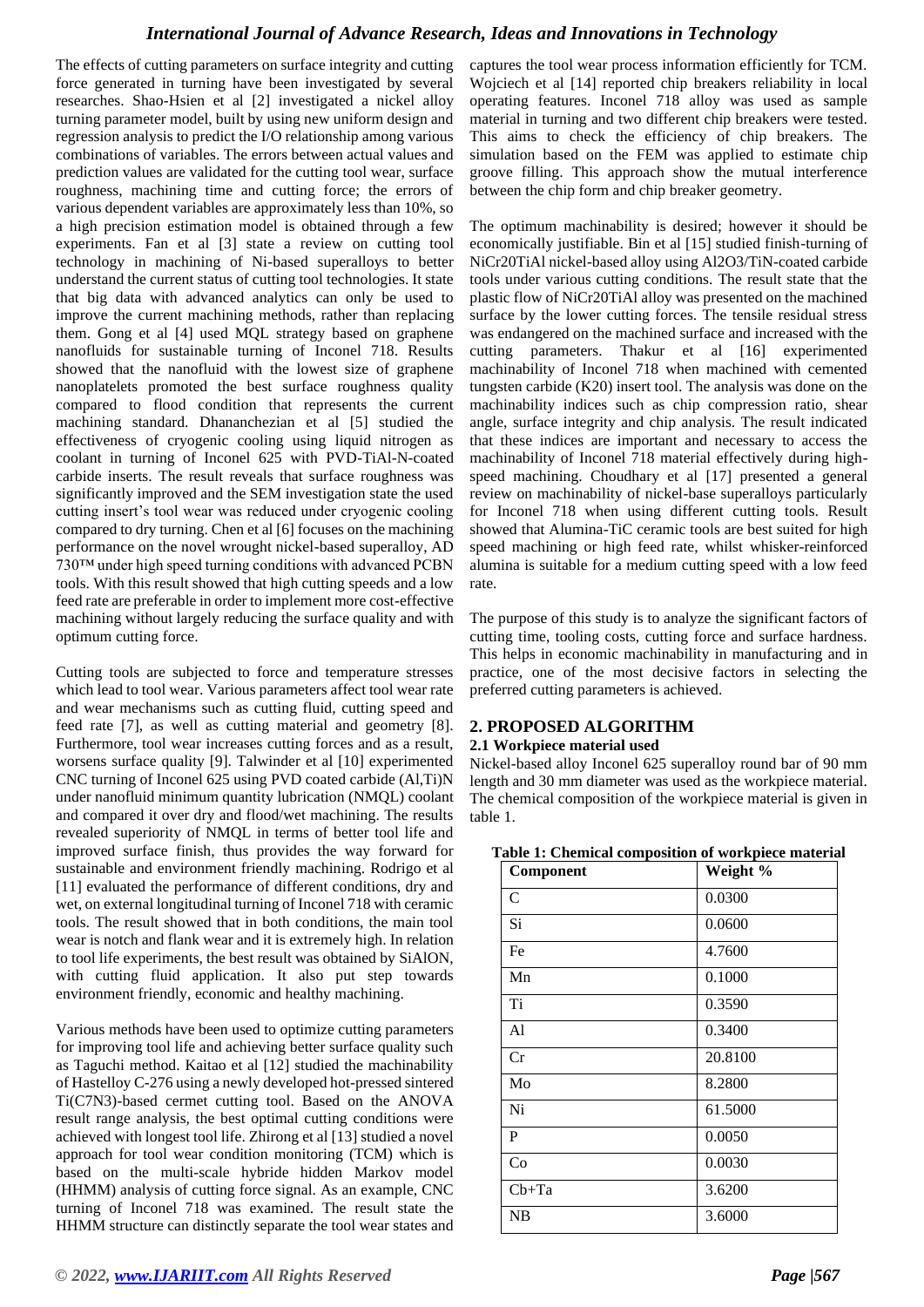

**Image 1: Work specimen Inconel 625**

**Product specification:** Ni Cr Mo Alloy 625 acc to ASTM B446- 03 (UNS N06625) Grade 1 hot worked, bright, annealed.

**Mechanical properties:** Test report number/ Mill Certificate number AD A/G02/2733-2/AD Temp (ºC): 60º C, 0.2% Proof stress (MPa): 520.0, U.T.S. (MPa): 950.0, Elongation % on 4D: 48.0, Reduction of area %: 61.0, Hardness (HBW): 229/229, Impact (Charpy) (Joules): 124 131 136.

#### **2.2 Cutting tool inserts**

The PVD nano-multi-layered AlTiN coated with high Al cemented tungsten carbide inserts from Tungaloy company were used. The insert's ISO designation is TNMG 160408-HRM AH8015 for medium cutting to finishing (i.e. roughing) and CNMG 120408-HRM AH8005 for finishing the workpiece. These coatings are a combination of layers having a thickness of up to 50 nm.



**Image 2: TNMG 160408-HRM AH8015 cutting tool insert**



**Image 3: CNMG 120408-HRM AH8005 cutting tool insert**

#### **3. WORKING MACHINERY**

#### **3.1.Computer Numerical Control (CNC) Lathe Machine for turning the specimens:**

Turning experiments were carried out on HAAS model TL-1 CNC lathe machine with the following specifications:

Voltage 440V, 3-Phase, 50/60 Hertz, Full load 13AMPS, Largest load 21AMPS, Maximum spindle power 7.5KW, Maximum spindle speed 3000rpm, X/Z-axis stroke 203mm/762mm, Maximum feed rate both on X and Z-axis 11.4m/min.



**Image 4: CNC graphic control unit**



**Image5: Turning process**



**Image 6: CNC turned Inconel 625**

#### **3.1.2 Digital Universal Testing Machine Used for Surface Hardness Test:**

The surface hardness test was done on the Digital UTM machine, make FIE model UTE-40 (SPL). Capacity 400KN. Least count 40N. The value for each specimen was obtained according to Brinell hardness (HB) test method.



**Image 7: Operating surface roughness test on UTM**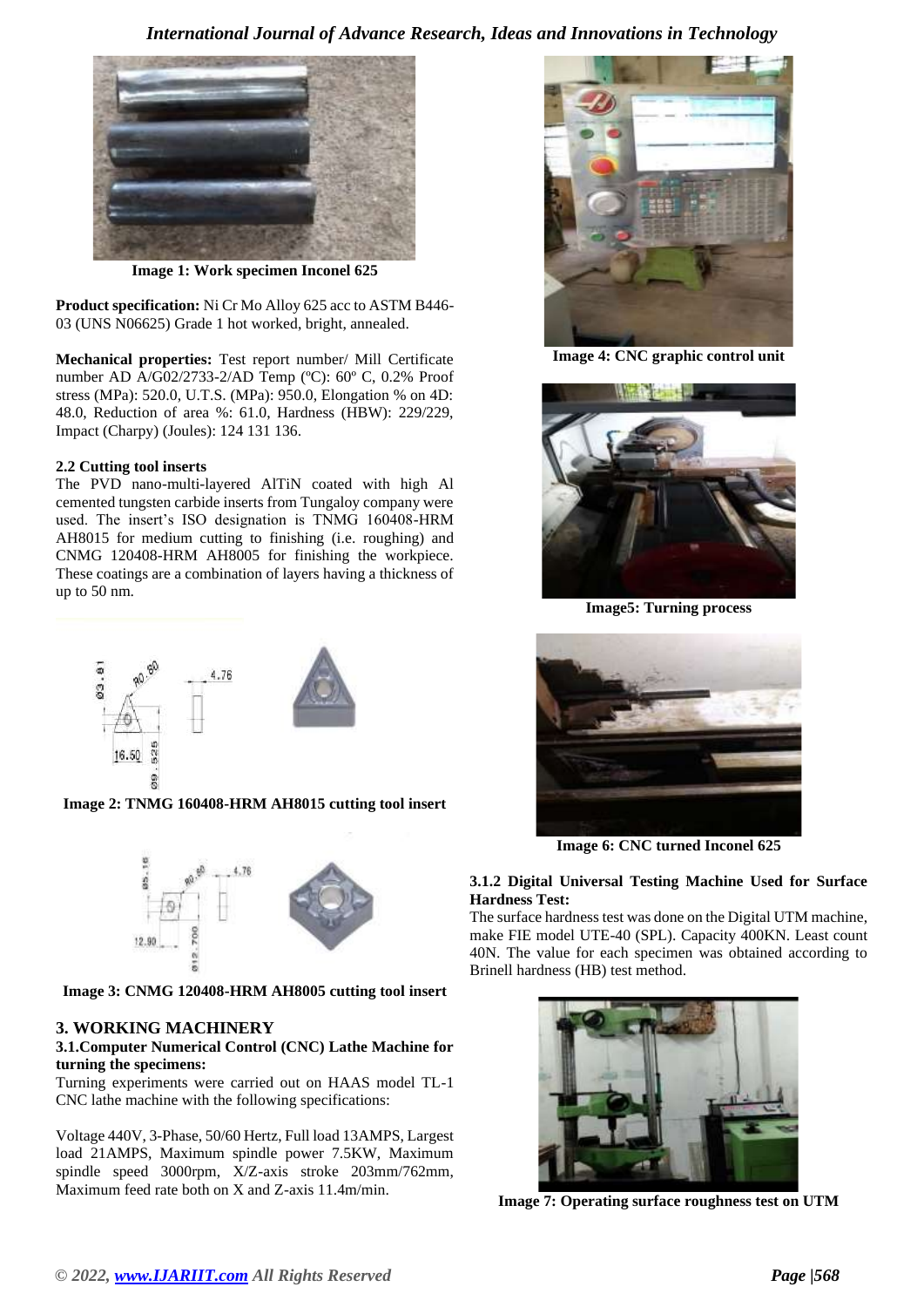#### **4. EXPERIMENT AND RESULT**

#### **4.1 Project Optimization Using Taguchi's Design of Experiment**

Experiments were conducted according to Taguchi L<sup>9</sup> experimental design. Cutting speed (V), feed rate (f) and depth of cut (d) were selected as cutting parameters. With three control factors each in three levels. This is shown in table 2. According to Taguchi L<sub>9</sub> orthogonal array, there should be 9 experimental tests.

| <b>Control factors</b> |      | Symbol   Level 1   Level 2   Level 3 |      |
|------------------------|------|--------------------------------------|------|
| Cutting<br>speed       | 80   | 70                                   | 60   |
| (m/min)                |      |                                      |      |
| Feed (mm/rev)          | 0.10 | 0.15                                 | 0.20 |
| Depth of cut (mm)      | 0.3  | 0.4                                  | 0.5  |

The machining is of step turning. The total turning length is 55 mm, facing of 1.7 mm done. The step is taken at 30 mm distance from front. This 30 mm length of rod is reduced to 25 mm diameter and the next remaining part out of 55 mm length i.e. 25 mm length is reduced to 27 mm diameter. The finished machining obtained is of smooth surface. Table 3 shows experimental design arrangement and the reading of cutting time with cutting force and surface hardness incorporated were noted and examined for optimum cutting parameters.

|  |                                 | 4.2 The CNC Turning Program As an Example for All |  |  |  |
|--|---------------------------------|---------------------------------------------------|--|--|--|
|  | <b>Specimens Was As Follows</b> |                                                   |  |  |  |

 041063 T101; G50 S3000; G97 S1200 M03; G96 S120 M08; G00 Z20; G00 X32 Z2.5; G40; G72 P1 Q2 D\_\_\_ U\_\_\_ W\_\_\_ F\_\_\_; N1 G00 Z0; G01 X-1.7; N2 G00 W2.5; G71 P1 Q2 D\_\_\_ U\_\_\_ W\_\_\_ F\_\_; N1 G01 X25; G01 Z-30; G01 x27; G01 Z-55; N2 G01 F\_\_\_; G97 S1200 M09; G28; M01; N2; T202; G50 S3000; G97 S1200 M03; G96 S120 M08; G00 Z20; G00 X32 Z2.5; G40; G72 P1 Q2 D\_\_\_ U\_\_\_ W\_\_\_ F\_\_\_; N1 G00 Z0; G01 Z-30; G01 X27; G01 Z-55; N2 G01 F\_\_\_; G97 S1200 M09; G28; M30;



**Image 8: Work specimens after turning**



**Image 9: Work specimens after surface hardness testing**

## **5. CALCULATIONS**

**5.1 Calculations for Cutting Force (Fc) for All Specimens** Cutting force was calculated from the formulae. The formulation procedure is as follows:

Power  $(P)$  = (Energy at drive motor) x MRR

$$
MRR{=}\,\pi\,D_{avg}\,d\;f\;N
$$

D<sub>avg</sub> is the average diameter of workpiece that is machined.  $D_f \rightarrow$  Final machined diameter

 $D_i \rightarrow$  Initial diameter of raw material

$$
D_{avg} = \frac{Df + Di}{2}
$$
  
P = Torque(T) x  $\omega$   
P = T x 2 $\pi$ N  

$$
T = \frac{Fc \, Day}{2}
$$
  

$$
F_c = \frac{2 \times T \times 1000}{Day} \text{ in N}
$$

Approximate range of the Machine tool (specific energy) i.e. energy at drive motor is  $= 4.8 - 6.7$  W-s/mm<sup>3</sup>.

The average of 4.8 and 6.7 is taken for calculations i.e. 5.75 W $s/mm^3$ .

In the machining the value of revolution per minute  $(N)$  is kept at 1200 rpm.

The final diameter  $(D_f)$  is = 25mm and The initial diameter  $(D_i)$  is = 30mm.

#### **Calculations**

 $V = 80$ m/min, f = 0.1mm/rev, d = 0.3mm  $P = (Energy at drive$  $motor) \times MRR$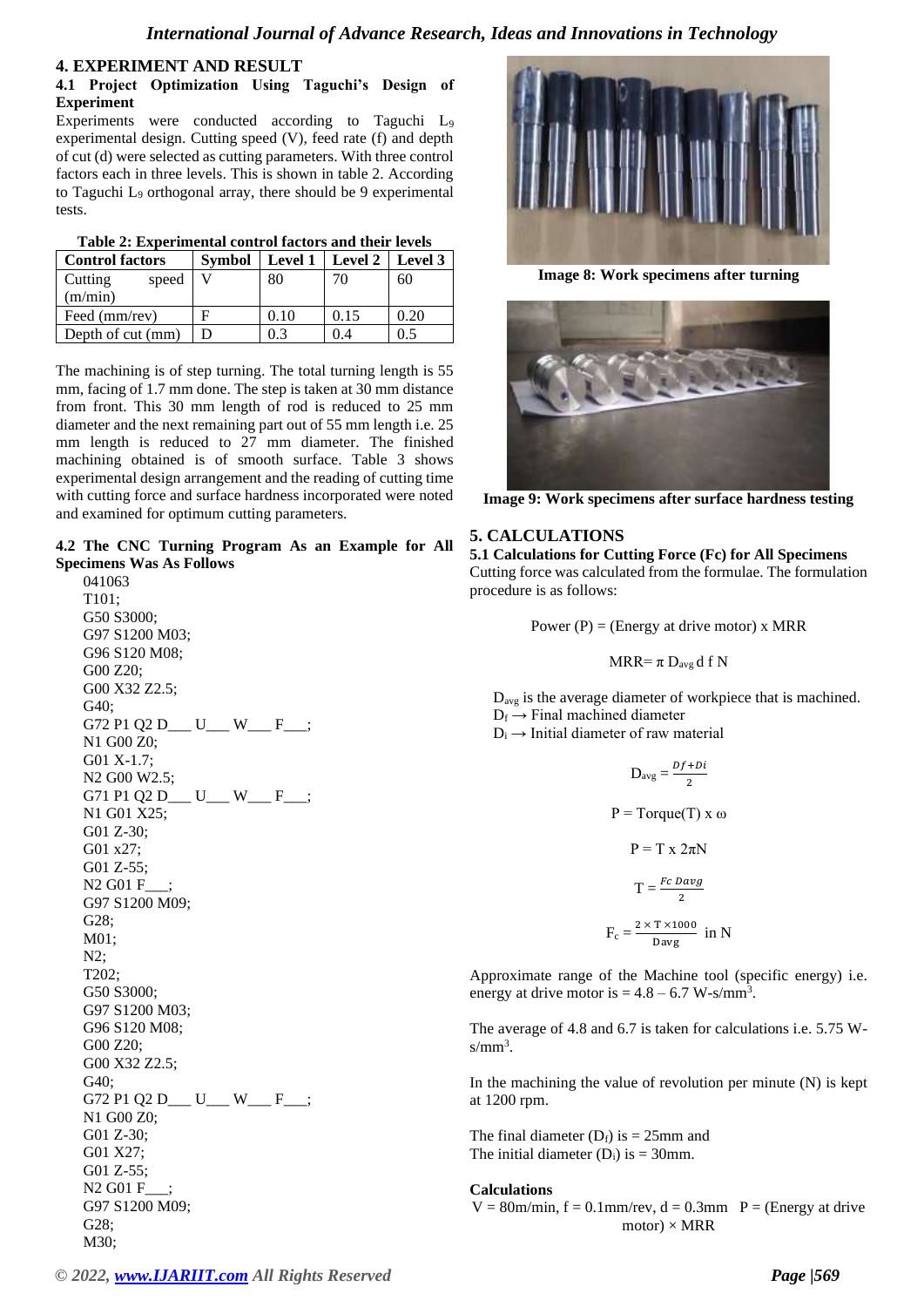NRR = 
$$
\pi D_{avg} = \frac{Df + D\hat{i}}{2}
$$
  
\n $\therefore D_{avg} = \frac{30 + 25}{2}$   
\n $\therefore D_{avg} = \frac{30 + 25}{2}$   
\n $D_{avg} = 27.5 \text{ mm}$   
\n $\therefore \text{ MRR} = \pi \times 27.5 \times 0.3 \times 0.1 \times 1200$   
\n $\text{MRR} = 3110.176727 \text{ mm}^3/\text{min}$   
\n $P = (\text{Energy at drive motor}) \times \text{MRR}$   
\n $\therefore P = 5.75 \times 3110.176727$   
\n $P = 17883.51618 \text{ N-m/min}$   
\n $T = \frac{P}{2\pi N}$   
\n $T = \frac{27983.51618 \text{ N-m/min}}{2 \times \pi \times 1200}$   
\n $T = 2.371875 \text{ N-m}$   
\n $F_c = \frac{2 \times T}{27.5}$   
\n $\therefore F_c = 172.5 \text{ N}$   
\n $V = 80 \text{m/min}, f = 0.15 \text{mm/rev}, d = 0.4 \text{mm}$   
\n $\text{MRR} = \pi \times 27.5 \times 0.4 \times 0.15 \times 1200$   
\n $\text{MRR} = \pi \times 27.5 \times 0.4 \times 0.15 \times 1200$   
\n $\text{MRR} = 6220.353454 \text{ mm}^3/\text{min}$   
\n $P = 5.75 \times 6220.353454$   
\n $P = 35767.03226 \text{ N-m/min}$   
\n $T = \frac{35767.03236}{2 \times \pi \times 1200} = 4.74375 \text{ N-m}$   
\n $F_c = \frac{2 \times 4.74375 \times 1000}{27.5} = 345 \text{ N}$   
\n $V = 80 \text{m/min}, f = 0.2 \text{mm/rev}, d = 0$ 

Now,

 $F_c = \frac{2 \times 7.90625 \times 1000}{37.5}$  $\frac{1823 \times 1000}{27.5} = 575$  N

 $V = 70$ m/min,  $f = 0.1$ mm/rev,  $d = 0.4$ mm  $MRR = \pi \times 27.5 \times 0.4 \times 0.1 \times$  $MRR = 4146.902303$  mm<sup>3</sup>/min  $P = 5.75 \times 4146.902303$  $P = 23844.68824$  N-m/min  $T = \frac{23844.68824}{2 \times \pi \times 1200} = 3.1625$  N-m  $F_c = \frac{2 \times 3.1625 \times 1000}{37.5}$  $\frac{623\times1000}{27.5} = 230$  N  $V = 70$ m/min,  $f = 0.15$ mm/rev,  $d = 0.5$ mm  $MRR = \pi \times 27.5 \times 0.5 \times 0.15 \times 1200$  $MRR = 7775.441818$  mm<sup>3</sup>/min  $P = 5.75 \times 7775.441818$  $P = 44708.79045$  N-m/min  $T = \frac{44708.79045}{2 \times \pi \times 1200} = 5.9296875 \text{ N-m}$  $F_c = \frac{2 \times 5.9296875 \times 1000}{37.5}$  $\frac{10873 \times 1000}{27.5} = 431.25 \text{ N}$  $V = 70$ m/min,  $f = 0.2$ mm/rev,  $d = 0.3$ mm  $MRR = \pi \times 27.5 \times 0.3 \times 0.2 \times 1200$  $MRR = 6220.353454$  mm<sup>3</sup>/min  $P = 5.75 \times 6220.353454$  $P = 35767.03236$  N-m/min  $T = \frac{35767.03236}{2 \times \pi \times 1200} = 4.74375 \text{ N-m}$  $F_c = \frac{2 \times 4.74375 \times 1000}{37.5}$  $\frac{183321000}{27.5} = 345 \text{ N}$  $V = 60$ m/min,  $f = 0.1$ mm/rev,  $d = 0.5$ mm  $MRR = \pi \times 27.5 \times 0.5 \times 0.1 \times 1200$  $MRR = 5183.627878$  mm<sup>3</sup>/min  $P = 5.75 \times 5183.627878$  $P = 29805.8603 N-m/min$  $T = \frac{29805.8603}{2 \times \pi \times 1200} = 3.953125 \text{ N-m}$  $F_c = \frac{2 \times 3.953125 \times 1000}{37.5}$  $\frac{3123\times1000}{27.5} = 287.5$  N  $V = 60$ m/min,  $f = 0.15$ mm/rev,  $d = 0.3$ mm  $MRR = \pi \times 27.5 \times 0.3 \times 0.15 \times 1200$ 

 $MRR = 4665.265091$  mm<sup>3</sup>/min

 $P = 5.75 \times 4665.26509$ 

#### *© 2022[, www.IJARIIT.com](file:///C:/omak/Downloads/www.IJARIIT.com) All Rights Reserved Page |570*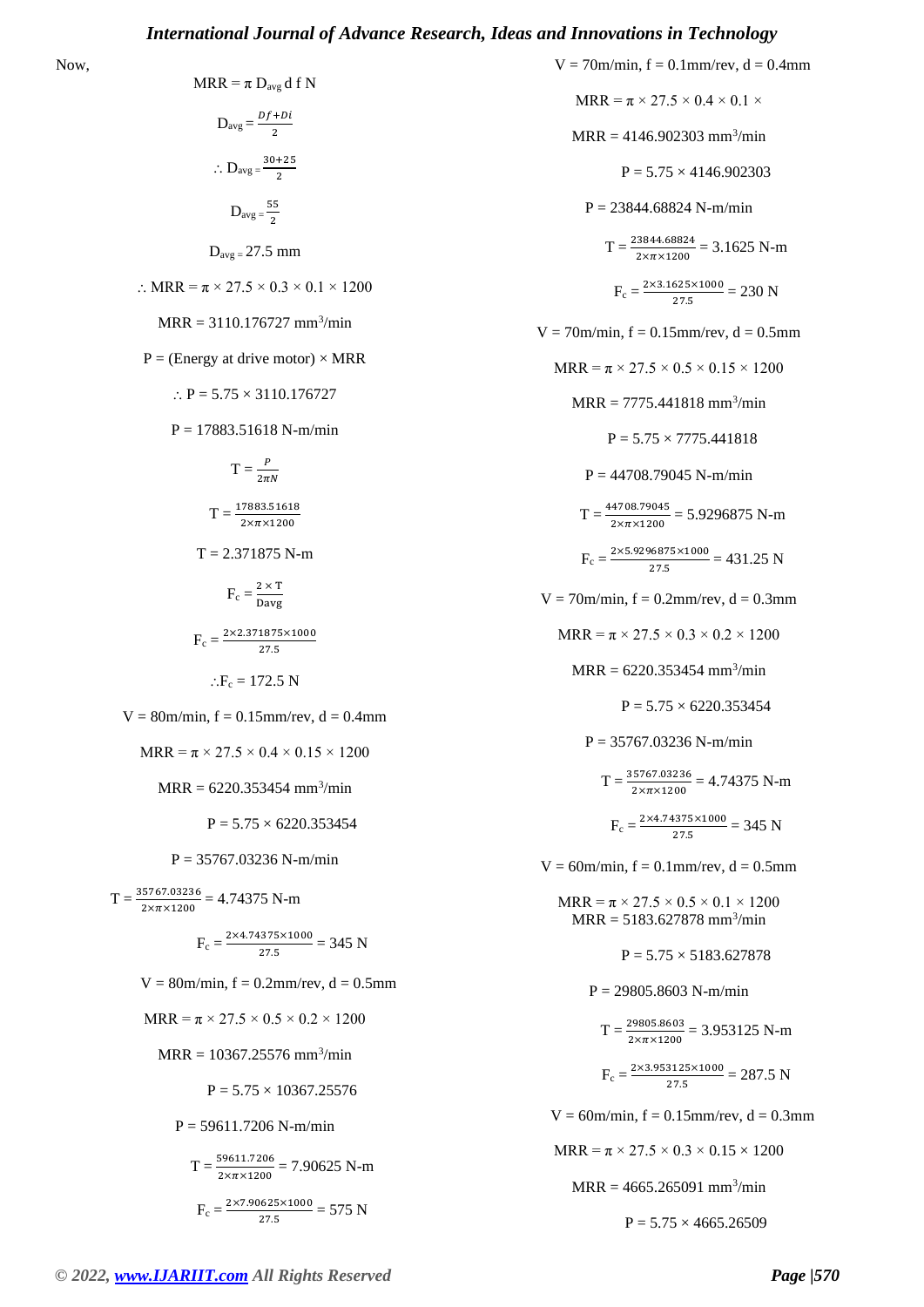$$
P = 26825.27427
$$
 N-m/min

$$
T = \frac{26825.27427}{2 \times \pi \times 1200} = 3.5578125 \text{ N-m}
$$

$$
F_c = \frac{2 \times 3.5578125 \times 1000}{27.5} = 258.75 N
$$

 $V = 60$ m/min,  $f = 0.2$ mm/rev,  $d = 0.4$ mm

$$
MRR = \pi \times 27.5 \times 0.4 \times 0.2 \times 1200
$$

 $MRR = 8293.804606$  mm<sup>3</sup>/min

$$
P = 5.75 \times 8293.804606
$$

 $P = 47689.37648$  N-m/min

$$
T = \frac{47689.37648}{2 \times \pi \times 1200} = 6.325 \text{ N-m}
$$

$$
F_c = \frac{2 \times 6.325 \times 1000}{27.5} = 460 \text{ N}
$$

#### **5.2 Calculations for Surface Hardness for All Specimens**

The load (P) is given on the specimen was 3000 N for 10 seconds.

The value is calculated by the following formula of Brinell hardness test:

$$
HB = \frac{2P}{(\pi D)(D - \sqrt{D^2 - d^2})}
$$

Where,  $P \rightarrow$  Load  $D \rightarrow$  Ball diameter

d → Indentation diameter

 $P = 3000 N$  $D = 10$  mm

**Table 3: Experimental design arrangement using L<sup>9</sup> Taguchi and the results**

| Sr<br>no       | <b>Speed</b><br>(V)<br>[mm/mi<br>n] | Feed<br>(f)<br>[mm/<br>rev] | Depth<br>of cut<br>(d)<br>[mm] | Cutting<br>time<br>(t)<br>[min:se<br>c] | <b>Cuttin</b><br>g<br>force<br>$(F_c)$<br>ſΝl | <b>Surface</b><br>hardne<br>SS<br>[HB] |
|----------------|-------------------------------------|-----------------------------|--------------------------------|-----------------------------------------|-----------------------------------------------|----------------------------------------|
| 1              | 80                                  | 0.1                         | 0.3                            | 17:12                                   | 172.50                                        | 196.89                                 |
| 2              | 80                                  | 0.15                        | 0.4                            | 17:05                                   | 345.00                                        | 414.64                                 |
| 3              | 80                                  | 0.2                         | 0.5                            | 17:00                                   | 575.00                                        | 284.85                                 |
| $\overline{4}$ | 70                                  | 0.1                         | 0.4                            | 17:20                                   | 230.00                                        | 269.11                                 |
| 5              | 70                                  | 0.15                        | 0.5                            | 17:08                                   | 431.25                                        | 284.85                                 |
| 6              | 70                                  | 0.2                         | 0.3                            | 17:12                                   | 345.00                                        | 228.77                                 |
| 7              | 60                                  | 0.1                         | 0.5                            | 17:18                                   | 287.50                                        | 387.68                                 |
| 8              | 60                                  | 0.15                        | 0.3                            | 17:24                                   | 258.75                                        | 269.11                                 |
| 9              | 60                                  | 0.2                         | 0.4                            | 17:10                                   | 460.00                                        | 254.60                                 |

#### **Calculations**

 $d = 4.3$  mm

$$
HB = \frac{2P}{(\pi D)(D - \sqrt{D^2 - d^2})}
$$

$$
HB = \frac{2 \times 3000}{(\pi \times 10)(10 - \sqrt{10^2 - 4.3^2})}
$$

$$
HB = \frac{2 \times 3000}{(\pi \times 10)(10 - 9.03)}
$$

 $d = 3$  mm

$$
HB = \frac{2 \times 3000}{(\pi \times 10)(10 - \sqrt{10^2 - 3^2})} = 414.64
$$

 $\therefore$ HB = 196.89

 $d = 3.6$  mm

$$
HB = \frac{2 \times 3000}{(\pi \times 10)(10 - \sqrt{10^2 - 3.6^2})} = 284.85
$$

 $d = 3.7$  mm

$$
HB = \frac{2 \times 3000}{(\pi \times 10)(10 - \sqrt{10^2 - 3.7^2})} = 269.11
$$

 $d = 3.6$  mm

$$
HB = \frac{2 \times 3000}{(\pi \times 10)(10 - \sqrt{10^2 - 3.6^2})} = 284.85
$$

 $d = 4$  mm

$$
HB = \frac{2 \times 3000}{(\pi \times 10)(10 - \sqrt{10^2 - 4^2})} = 228.77
$$

 $d = 3.1$  mm

$$
HB = \frac{2 \times 3000}{(\pi \times 10)(10 - \sqrt{10^2 - 3.1^2})} = 387.68
$$

 $d = 3.7$  mm

$$
HB = \frac{2 \times 3000}{(\pi \times 10)(10 - \sqrt{10^2 - 3.7^2})} = 269.11
$$

 $d = 3.8$  mm

$$
HB = \frac{2 \times 3000}{(\pi \times 10)(10 - \sqrt{10^2 - 3.8^2})} = 254.60
$$

#### **6. CONCLUSIONS AND FUTURE SCOPE Conclusion**

This research tried to investigate the optimization of one of the most important alloys from different aspects involved in turning process, i.e. workpiece, cutting tool and machining economics. For this purpose, cutting force, surface hardness, cutting time and tooling cost were investigated in turning of Inconel 625 nickel based superalloy. Optimization was carried to determine minimum values of cutting force, machining time and compatible value of surface hardness. According to the experiments and subsequently performed analyses, following conclusions can be drawn:

- 1. Increasing the cutting speed, decreases the cutting force due to an increased cutting temperature. This can be seen in the result of experiment calculations. High cutting force damages the tool and pile up the material from both workpiece and tool.
- 2. As feed rate and depth of cut increases, cutting force also increases. With increase in the depth of cut, the direction of chip flow changes.
- 3. For a good combination of machining efficiency, energy consumption, resultant surface integrity and cutting force, speed should be of medium range with low feed rate.
- 4. Hardness increases with decreasing particle size. This is known as the Hall-Petch relationship. However, below a critical grain size, hardness decreases with decreasing grain size. This is known as the inverse Hall-Petch effect.
- 5. Here the cutting force should be low and the surface hardness should be high enough to operate the workpiece material in applicable use.
- 6. So the experiment no. 4, i.e. cutting parameter set of  $V_2 f_1 d_2$ , i.e. 70m/min cutting speed, 0.1mm/rev feed rate and 0.4mm depth of cut was determined to be the optimum machining variables.